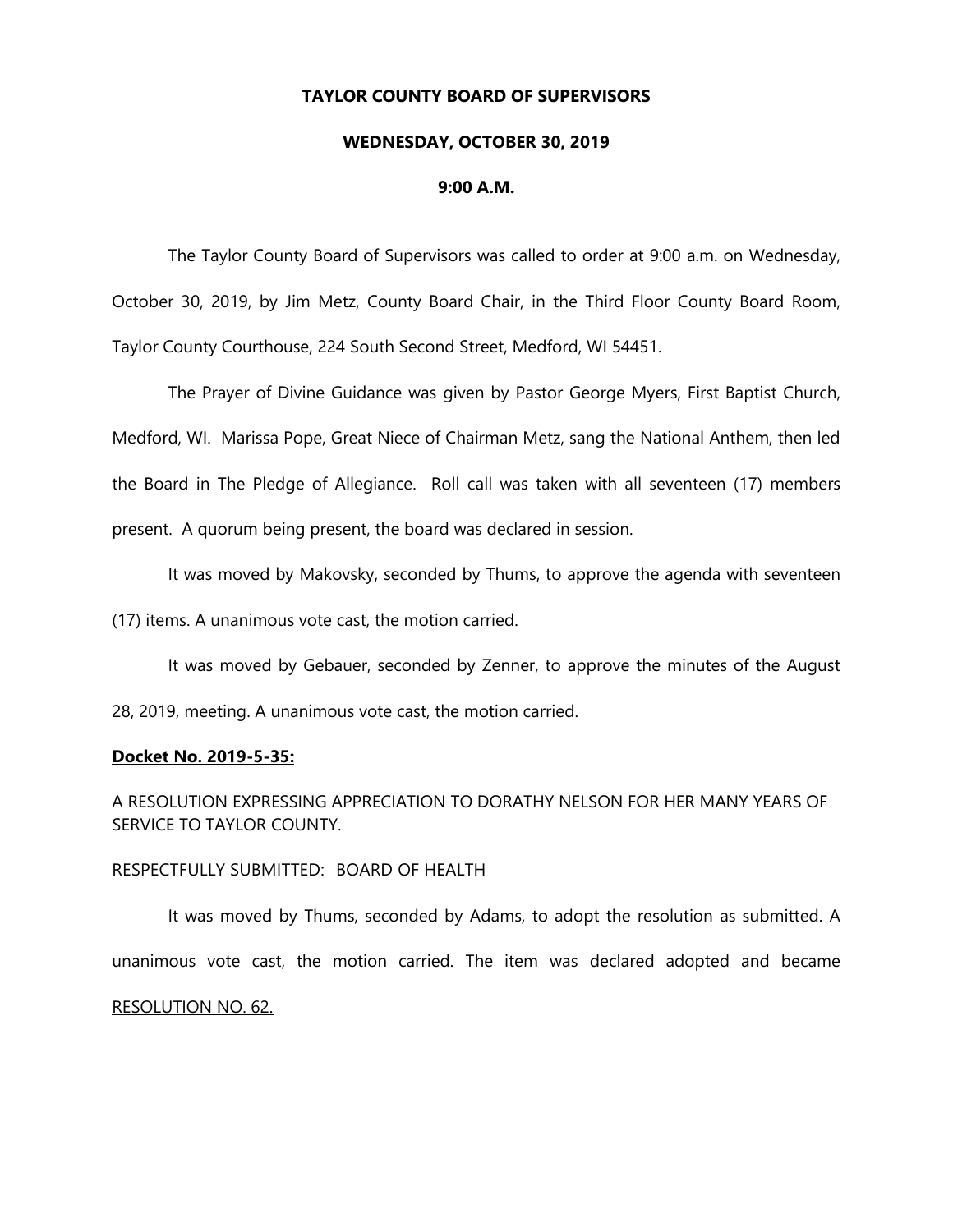Chairman Jim Metz presented a plaque to Dorathy Nelson for her years of service to Taylor County. Ms. Nelson expressed her thanks and appreciation to Taylor County and the Board.

# **Docket No. 2019-5-36:**

A RESOLUTION EXPRESSING APPRECIATION TO CAROL ZIEMER FOR HER MANY YEARS OF SERVICE TO TAYLOR COUNTY.

# RESPECTFULLY SUBMITTED: JIM METZ, CHAIR

It was moved by Makovsky, seconded by Hinkel, to adopt the resolution as submitted. A unanimous vote cast, the motion carried. The item was declared adopted and became

# RESOLUTION NO. 63.

# **Docket No. 2019-5-37:**

A RESOLUTION IN MEMORIAM OF DAVID KRUG.

RESPECTFULLY SUBMITTED: JIM METZ, CHAIR

It was moved by Soper, seconded by Mildbrand, to adopt the resolution as submitted. A unanimous vote cast, the motion carried. The item was declared adopted and became RESOLUTION NO. 64.

# Chairman Jim Metz presented the resolution to Juanita Krug, the wife of Dave Krug, who was joined by Dave Krug's sister Marian Nernberger, and Mrs. Krug expressed her appreciation to the Board.

The Clerk stated there was no correspondence to read to the Board.

Jeff Anderson, Regional Tourism Specialist with the Wisconsin Department of Tourism was present to provide an update on the impact that tourism has on Taylor County.

# **Docket No. 2019-5-38:**

A RESOLUTION APPROVING THE 2020 HIGHWAY DEPARTMENT EQUIPMENT SCHEDULE.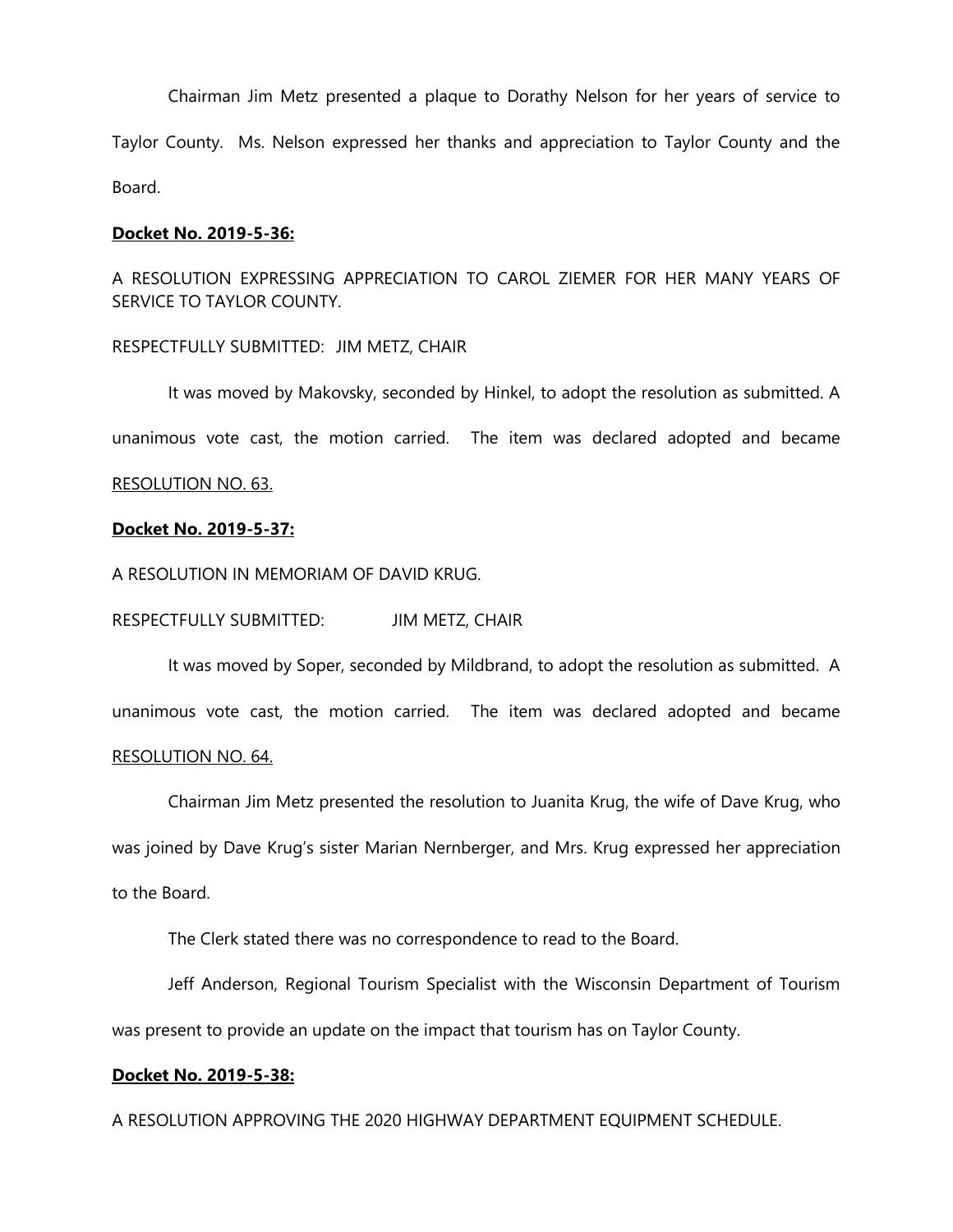# RESPECTFULLY SUBMITTED: HIGHWAY COMMITTEE

It was moved by Gebauer, seconded by Thums, to adopt the resolution as submitted. A voice vote cast, sixteen (16) voting aye, one (1) voting no (Hansen), the motion carried. The item was declared adopted and became RESOLUTION NO. 65.

# **Docket No. 2019-5-39:**

A RESOLUTION FOR COUNTY BRIDGE AID FOR 2019 EXPENSES.

RESPECTFULLY SUBMITTED: HIGHWAY COMMITTEE

It was moved by Lewis, seconded by Mildbrand, to adopt the resolution as submitted. It was then moved by Mildbrand, seconded by Lewis, to amend the original resolution with the following changes which were read by Mildbrand:

# **Add:**

|            | \$8,512.00<br>Browning (est) Center Avenue |            |  |
|------------|--------------------------------------------|------------|--|
| Jump River | Cooper Road                                | \$1,576.00 |  |

# **Correct Road name:**

| Pershing | Archie's Road | not Arichie's Road |
|----------|---------------|--------------------|
|          |               |                    |

# **Delete 'estimate' and change amount:**

|           | Aurora     | <b>County Line Road</b> | change from \$7,115 to \$5,447   |
|-----------|------------|-------------------------|----------------------------------|
|           | Deer Creek | Oriole Drive            | change from $$1,700$ to $$1,123$ |
| $\bullet$ | Deer Creek | <b>Robin Drive</b>      | change from \$2,000 to $$1,462$  |
|           | Goodrich   | <b>Martin Drive</b>     | change from \$6,354 to \$6,220   |
| $\bullet$ | Holway     | Elm Avenue              | change from \$19,758 to \$14,887 |
|           | Pershing   | Archie's Road           | change from \$29,050 to \$35,098 |

**Change Grand Total: was \$113,581.00, increase to \$121,929.00**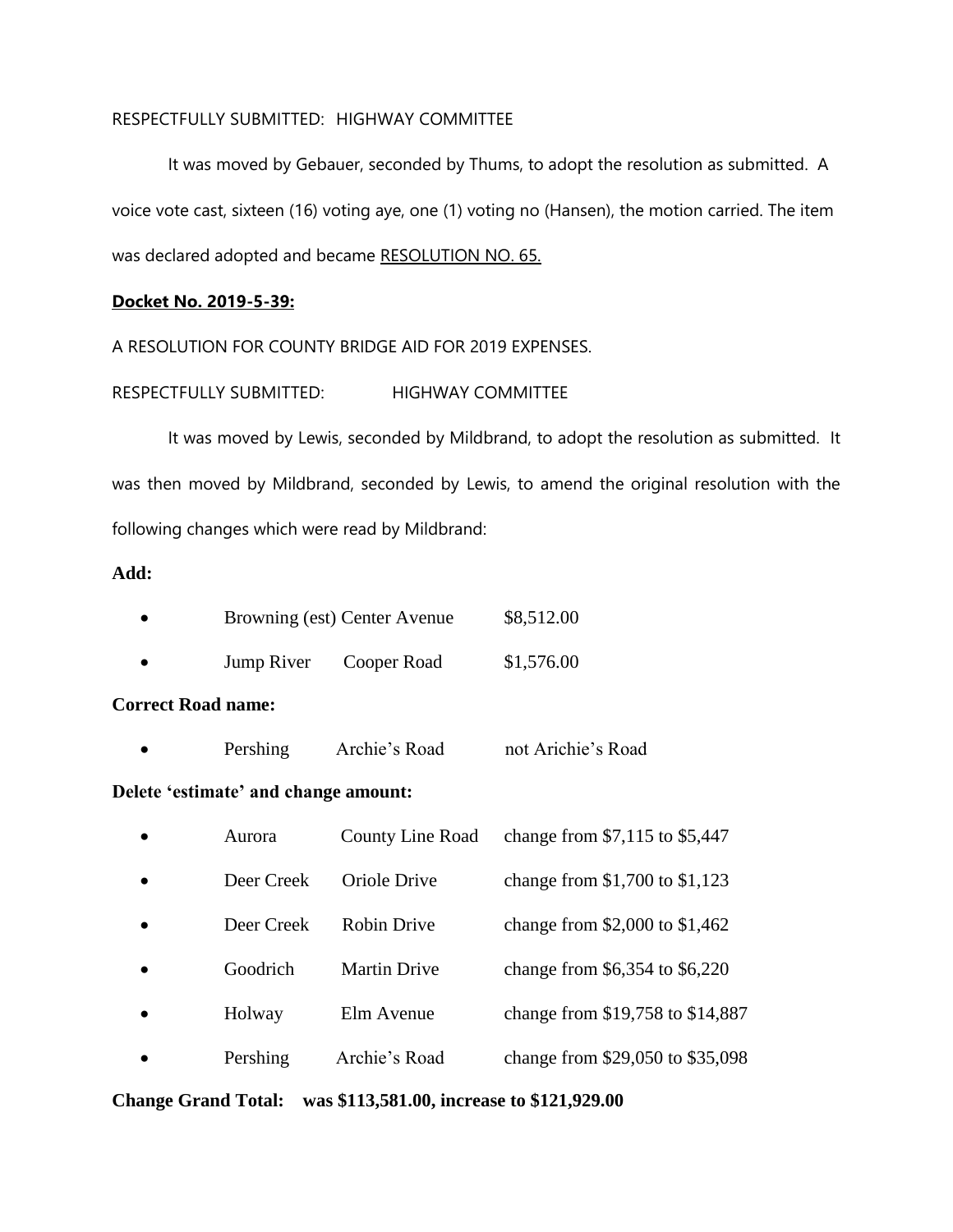A unanimous vote cast on the amendment, the motion carried. It was moved by Hinkel, seconded by Gebauer, to adopt the resolution as amended. The resolution, as amended, was then voted on. A unanimous vote cast, the motion carried. The item was declared adopted and became RESOLUTION NO. 66.

# **Docket No. 2019-5-40:**

# A RESOLUTION TO APPROVE CORPORATION COUNSEL LEGAL SERVICES FOR 2020. RESPECTFULLY SUBMITTED: EXECUTIVE COMMITTEE AND PERSONNEL COMMITTEE

It was moved by Zenner, seconded by Mildbrand, to adopt the resolution as submitted.

A unanimous vote cast, the motion carried. The item was declared adopted and became

### RESOLUTION NO. 67.

### **Docket No. 2019-5-41:**

A RESOLUTION TO APPROVE INCREASING THE CLASSIFICATION AND COMPENSATION PLAN STEPS FOR 2020 FOR NON-REPRESENTED EMPLOYEES.

RESPECTFULLY SUBMITTED: PERSONNEL COMMITTEE AND FINANCE COMMITTEE

It was moved by Lewis, seconded by Thums, to adopt the resolution as submitted. A

unanimous vote cast, the motion carried. The item was declared adopted and became

#### RESOLUTION NO. 68.

#### **Docket No. 2019-5-42:**

A RESOLUTION REQUESTING A TRANSFER FROM POWERLINE IMPACT FEES TO AID ALL MUNICIPALITIES IN TAYLOR COUNTY WITH THE PURCHASE OF NEW ELECTION EQUIPMENT.

RESPECTFULLY SUBMITTED: FINANCE COMMITTEE

It was moved by Zenner, seconded by Lewis, to adopt the resolution as submitted. It was then moved by Thums, seconded by Mildbrand, to amend the resolution that the money come from Forestry. Larry Brandl, Finance Director, explained that the money in the Forestry account at the end of the year is put into the General Fund. After further discussion, Thums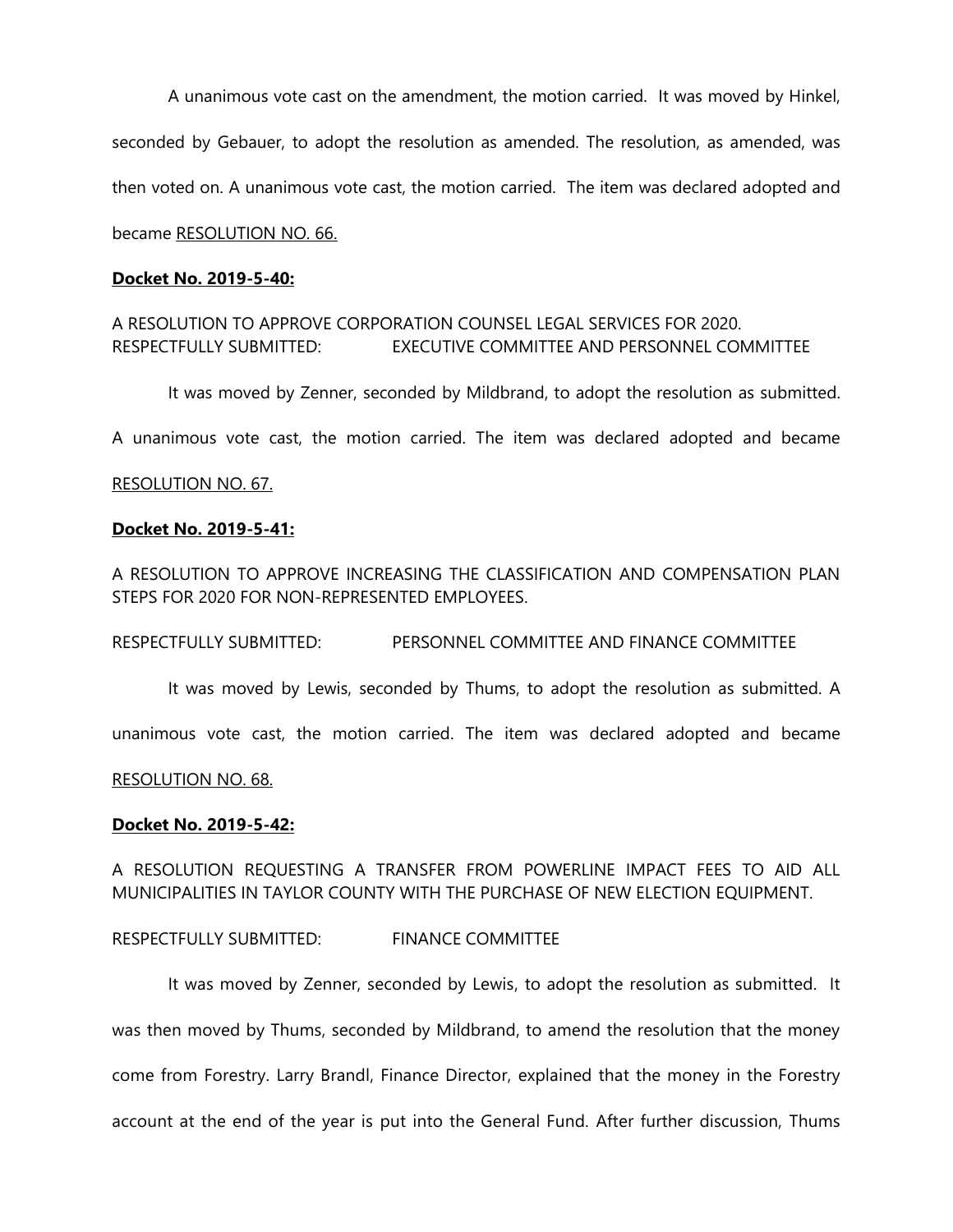withdrew his motion and Mildbrand withdrew his second. A roll call vote cast, fourteen (14) voting no, three (3) voting aye (Makovsky, Zenner, Adams), the motion failed.

# **Docket No. 2019-5-43:**

A RESOLUTION REQUESTING A TRANSFER FROM THE GENERAL FUND TO AID ALL MUNICIPALITIES IN TAYLOR COUNTY WITH THE PURCHASE OF NEW ELECTION EQUIPMENT.

RESPECTFULLY SUBMITTED: RAYMOND SOPER

It was moved by Thums, seconded by Lewis, to adopt the resolution as submitted. After further discussion, a roll call vote cast, seventeen (17) voting aye, the motion carried. The item

was declared adopted and became RESOLUTION NO. 69.

# **Docket No. 2019-5-44:**

A RESOLUTION REQUESTING A TRANSFER FROM POWERLINE IMPACT FEES TO AID IN THE UPGRADE OF PLAYGROUND EQUIPMENT AT THE WHITTLESEY LIONS PARK.

RESPECTFULLY SUBMITTED: FINANCE COMMITTEE

It was moved by Hansen, seconded by Thums, to adopt the resolution as submitted.

Supervisor Mildbrand questioned if he and Supervisor Roiger should abstain from the vote since

they are both members of the Whittlesey Lions Club. Courtney Graff, Corporation Counsel,

agreed they should abstain. A roll call vote cast, fifteen (15) voting aye, two (2) abstaining

(Roiger, Mildbrand), motion carried. The item was declared adopted and became RESOLUTION

NO. 70.

# **Docket No. 2019-5-45:**

AN ORDINANCE TO AMEND THE TITLE OF CHAPTER 40 AND CREATE SECTION 40.09, PROPER MARKING OF COUNTY OWNED VEHICLES, COURTHOUSE, COUNTY OFFICES & BUILDINGS, TAYLOR COUNTY CODE.

RESPECTFULLY SUBMITTED: EXECUTIVE COMMITTEE JIM METZ, CHAIR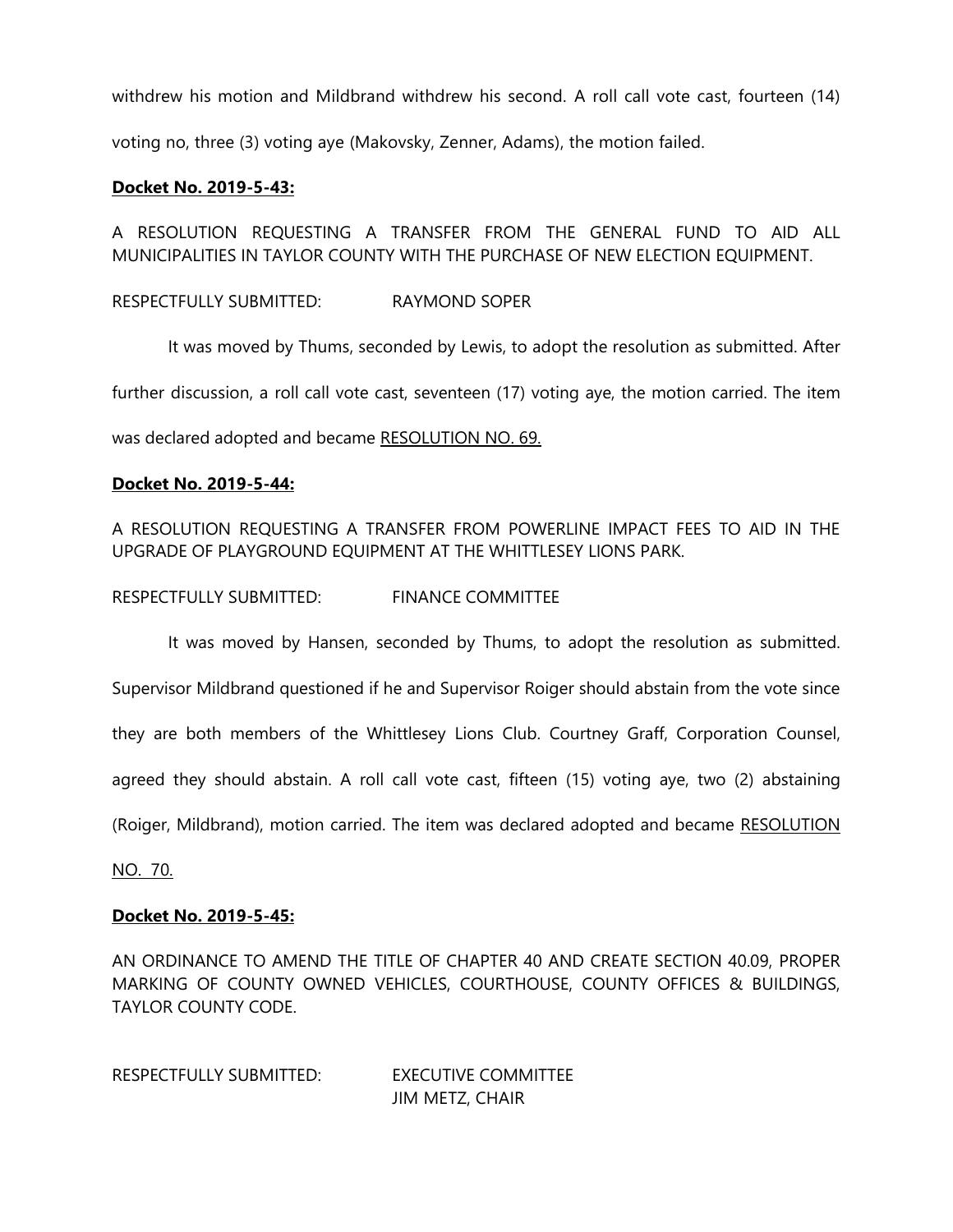It was moved by Zenner, seconded by Lewis, to adopt the ordinance as submitted. A unanimous vote cast, the motion carried. The item was declared adopted and became ORDINANCE NO. 673.

# **Docket No. 2019-5-46:**

# A RESOLUTION AUTHORIZING PARTICIPATION IN THE DEPARTMENT OF NATURAL RESOURCES MUNICIPAL DAM GRANT PROGRAM.

# RESPECTFULLY SUBMITTED: FORESTRY & RECREATION COMMITTEE

It was moved by Zenner, seconded by Adams, to adopt the resolution as submitted. Jake

Walcisak, Taylor County Forest Administrator, was present to answer questions from the board.

A unanimous vote cast, the motion carried. The item was declared adopted and became

# RESOLUTION NO. 71.

# **Docket No. 2019-5-47:**

A RESOLUTION AUTHORIZING THE PURCHASE OF 40 ACRES OF LAND FOR ENTRY INTO THE TAYLOR COUNTY FOREST PROGRAM.

RESPECTFULLY SUBMITTED: FORESTRY & RECREATION COMMITTEE

It was moved by Adams, seconded by Knoll, to adopt the resolution as submitted. After some discussion, a roll call vote cast, twelve (12) voting aye, five (5) voting no (Mildbrand,

Thums, Lewis, Hinkel, Soper), the motion carried. The item was declared adopted and became

RESOLUTION NO. 72.

# **Docket No. 2019-5-48:**

A RESOLUTION APPROVING THE TAYLOR COUNTY FOREST ANNUAL WORK PLAN FOR 2020.

RESPECTFULLY SUBMITTED: FORESTRY & RECREATION COMMITTEE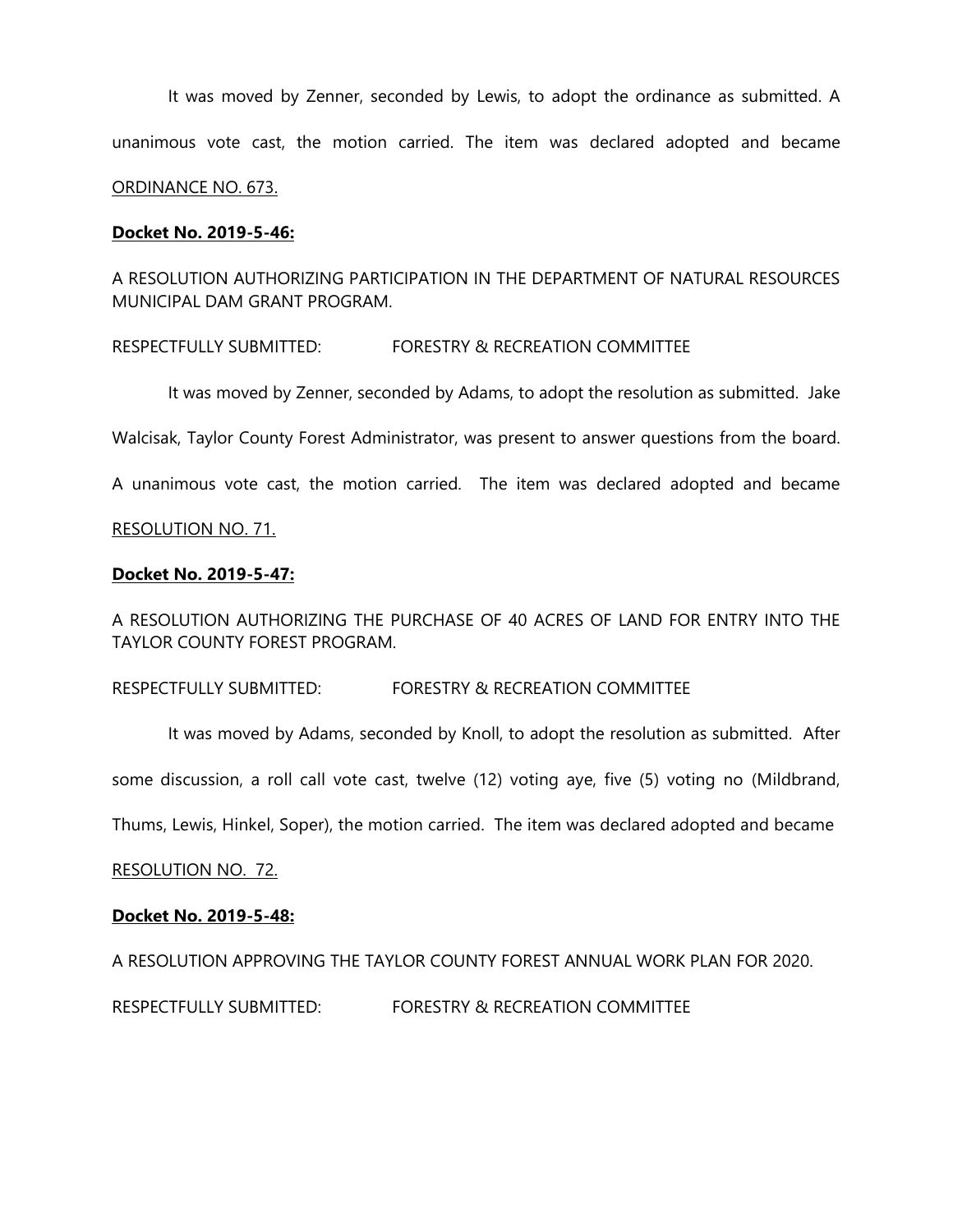It was moved by Zenner, seconded by Adams, to adopt the resolution as submitted. A unanimous vote cast, the motion carried. The item was declared adopted and became RESOLUTION NO. 73.

#### **Docket No. 2019-5-49:**

A RESOLUTION FOR APPROVAL OF GOVERNMENTAL RESPONSIBILITY FOR TARGETED RUNOFF MANAGEMENT AND NOTICE OF DISCHARGE GRANTS.

#### RESPECTFULLY SUBMITTED: LAND CONSERVATION COMMITTEE

It was moved by Soper, seconded by Brooks, to adopt the resolution as submitted. A unanimous vote cast, the motion carried. The item was declared adopted and became

# RESOLUTION NO. 74.

It was moved by Thums, seconded by Lewis, to bring agenda items 15 and 16 ahead of the Budget Hearing. A unanimous vote cast, the motion carried.

Courtney Graff, Corporation Counsel, addressed the Board stating we have joined with other counties in suing big Pharma for the opioid crisis. Trials have started in other states and she is actively monitoring the activity.

Supervisor Thums introduced Liza Daleiden, Interim Director at Human Services, who was available to answer any questions on the Human Services 2018 Annual Report. There were no questions from the Board.

Chairman Jim Metz recessed the County Board at 10:24 a.m. and convened as a Budget Hearing at 10:36 a.m.

# **BUDGET HEARING**

Charles Zenner, Finance Committee Chair, was the Chair for the Budget Hearing, reviewing the summary of the 2020 Taylor County proposed annual budget. Supervisor Zenner thanked the Finance Committee and Finance Director Larry Brandl for their work on the budget.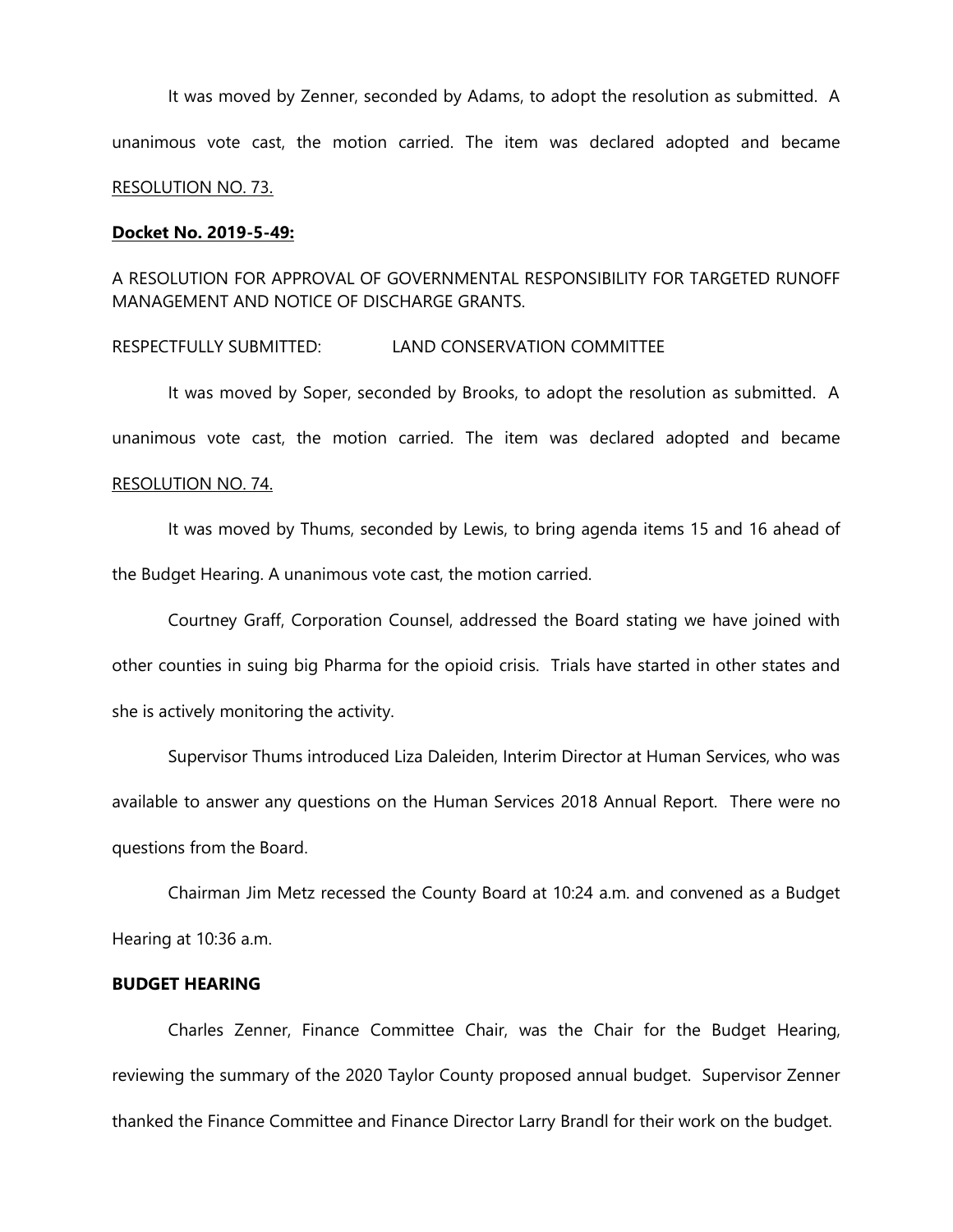Andria M. Farrand, County Clerk, reviewed the debt service report and proposed 2020 budget summary expenditures and revenues by fund. Larry Brandl, Finance Director, answered questions from the board.

It was moved by Knoll, seconded by Zenner, to present the 2020 budget to the County Board with a levy of \$11,854,825.00. A roll call vote cast, sixteen (16) voting aye, one (1) voting no

(Bub), the motion carried.

It was moved by Albrecht, seconded by Lewis, to adjourn the Budget Hearing at 11:00 a.m.

A unanimous vote cast, the motion carried.

Chairman Metz reconvened the County Board at 11:00 a.m.

# **Docket No. 2019-5-50:**

A RESOLUTION TO APPROVE THE 2020 ANNUAL BUDGET FOR TAYLOR COUNTY AND TO APPROVE THE TAX LEVY TO BE APPORTIONED TO LOCAL DISTRICTS.

RESPECTFULLY SUBMITTED: FINANCE COMMITTEE

# **TAYLOR COUNTY DEBT SERVICE REPORT**

General Government – As of December 31, 2019

|                                 | <b>Issue</b><br>Amount | <b>Interest</b><br>$\frac{0}{0}$ | <b>Issue</b><br>Date | <b>Balance</b><br>12/31/18 | Levy<br><b>Principal</b> | Levy<br><b>Interest</b> | Final<br><b>Payment</b> |
|---------------------------------|------------------------|----------------------------------|----------------------|----------------------------|--------------------------|-------------------------|-------------------------|
| <b>General Obligation Notes</b> |                        |                                  |                      |                            |                          |                         |                         |
| <b>Communications Upgrade</b>   | \$1,500,000            | 2.00%                            | 3/08/12              | \$350,000                  | \$175,000                | \$7,000                 | 10/01/21                |
| <b>Refunding Notes</b>          | \$4,385,000            | .96%                             | 1/29/15              | \$1,750,000                | \$750,000                | \$27,500                | 9/01/22                 |
| <b>TOTALS:</b>                  |                        |                                  |                      | \$2,100,000                | \$925,000                | \$34,500                |                         |

#### **TOTAL LEVY FOR DEBT SERVICE**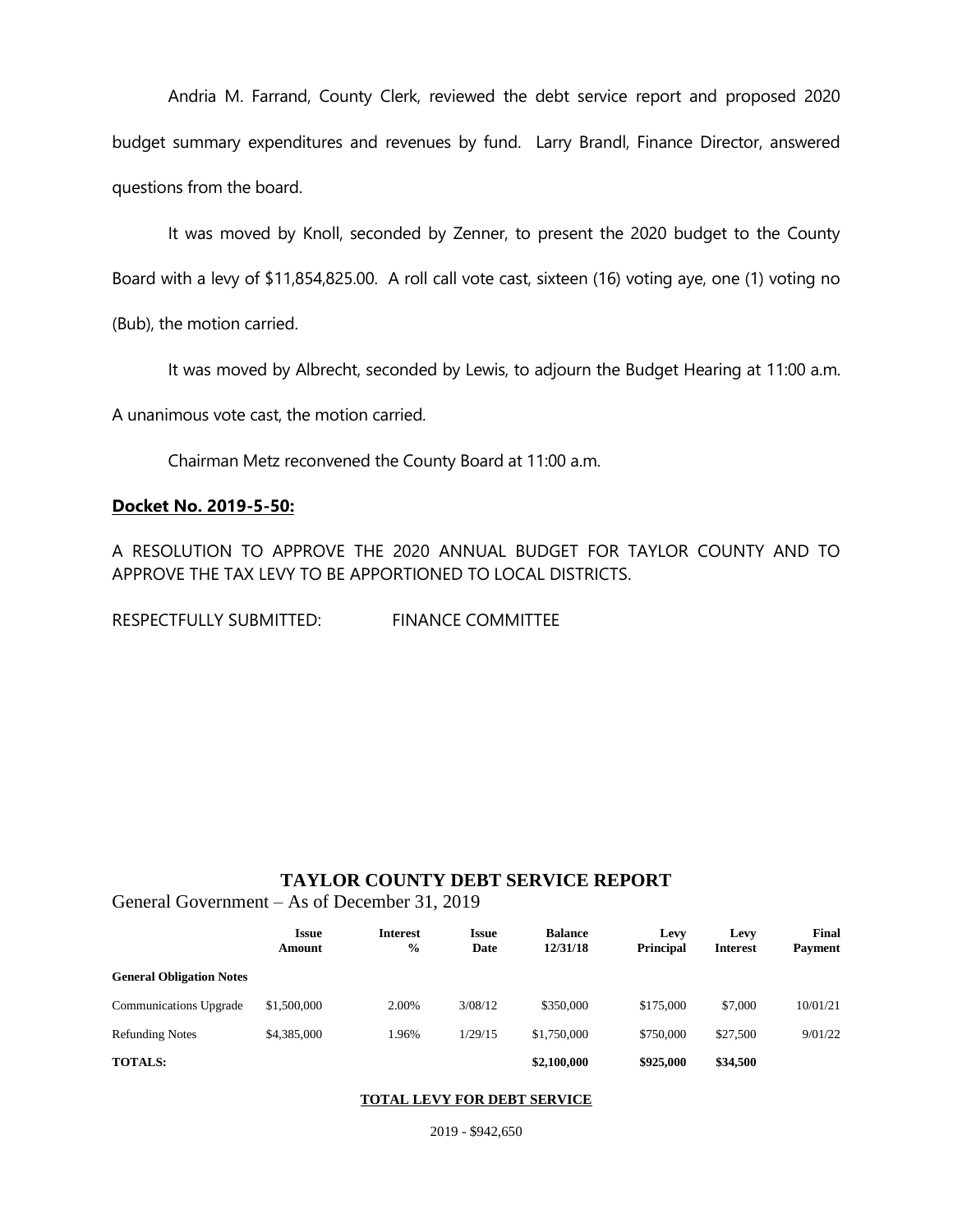#### 2020 - \$959,600

#### **TOTAL ALLOWABLE DEBT**

#### 5% of full equalized value Calculated at \$1,509,078,800 x 5% = \$75,453,940 Actual Debt as of 12/31/19 - \$2,100,000 Percent of allowed – 2.8%

# 2020 TAYLOR COUNTY ADOPTED BUDGET SUMMARY

| <b>FUND</b>     | <b>FUND</b><br><b>DESCRIPTION</b>                | <b>ACTUAL</b><br>2018     | <b>BUDGETED</b><br>2019   | <b>ADOPTED</b><br>2020    | 2020 ADOPTED<br><b>TAX LEVY</b> | <b>FUND</b><br><b>BALANCE</b><br>01/01/18      | <b>FUND</b><br><b>BALANCE</b><br>12/31/18 |
|-----------------|--------------------------------------------------|---------------------------|---------------------------|---------------------------|---------------------------------|------------------------------------------------|-------------------------------------------|
|                 | <b>EXPENDITURES</b>                              |                           |                           |                           |                                 |                                                |                                           |
| 101             | <b>General Government Operations</b>             | \$12,813,941              | \$12,149,485              | \$12,746,161              | \$6,347,371                     | \$5,389,642                                    | \$5,355,261                               |
| 112             | <b>Independent Auditing</b>                      | 39,250                    | 33,000                    | 35,000                    | 35,000                          | 10,267                                         | 4,037                                     |
| 113             | Fire Suppression                                 | $\mathbf{0}$              | $\theta$                  | $\mathbf{0}$              | $\mathbf{0}$                    | 778                                            | 778                                       |
| 201             | <b>Housing Authority Programs</b>                | 132,008                   | $\theta$                  | $\Omega$                  | $\overline{0}$                  | 112,202                                        | 86,122                                    |
| 202             | <b>Nutrition Programs</b>                        | 523,821                   | 520,145                   | 528,741                   | 48,887                          | 193,219                                        | 194,938                                   |
| 203             | Commission on Aging                              | 163,991                   | 218,978                   | 226,612                   | 189,067                         | 53,726                                         | 109,742                                   |
| 204             | Ambulance Replacement                            | 190,075                   | $\theta$                  | $\Omega$                  | $\mathbf{0}$                    | 55,558                                         | (53,803)                                  |
| 301-309         | Debt Service                                     | 899,850                   | 942,650                   | 959,500                   | 959,500                         | $\mathbf{0}$                                   | $\Omega$                                  |
| 403             | E-911 Next Gen Upgrade Project                   | $\mathbf{0}$              | $\Omega$                  | $\mathbf{0}$              | $\mathbf{0}$                    | $\theta$                                       | $\Omega$                                  |
| 601             | <b>Human Services</b>                            | 5,155,688                 | 4,956,904                 | 5,219,496                 | 1,600,000                       | (670, 245)                                     | (917, 538)                                |
| 602             | Home Nursing                                     | 409,729                   | 357,897                   | 346,746                   | $\mathbf{0}$                    | 132,167                                        | 102,960                                   |
| 701             | <b>Highway Operations</b><br><b>TOTALS:</b>      | 6,474,495<br>\$26,802,848 | 6,291,482<br>\$25,470,541 | 6,898,360<br>\$26,960,616 | 2,675,000<br>\$11,854,825       | 7,540,137<br>\$12,817,451                      | 6,635,405<br>\$11,517,902                 |
| <b>REVENUES</b> |                                                  |                           |                           |                           |                                 |                                                |                                           |
|                 |                                                  |                           |                           |                           |                                 |                                                |                                           |
| 101             | <b>General Government Operations</b>             | \$6,557,574               | \$6,111,724               | \$6,398,790               |                                 | MILL RATE PER \$1,000 OF EQUALIZED VALUE       |                                           |
| 201             | <b>Housing Authority Programs</b>                | 105,928                   | $\Omega$                  | $\mathbf{0}$              | 2018 MILL RATE: \$8.31          |                                                |                                           |
| 202<br>203      | <b>Nutrition Programs</b><br>Commission on Aging | 479,550                   | 471,258<br>29,911         | 479,854<br>37,545         | 2019 MILL RATE: \$8.36          |                                                |                                           |
| 301-309         | Debt Service                                     | 35,440<br>$\overline{0}$  | $\overline{0}$            | $\Omega$                  |                                 | 2020 MILL RATE: \$8.14                         |                                           |
| 403             | E-911 next Gen Upgrade Project                   | $\theta$                  | $\Omega$                  | $\Omega$                  |                                 |                                                |                                           |
| 601             | <b>Human Services</b>                            | 3,408,396                 | 3,348,904                 | 3,619,496                 |                                 | <b>EQUALIZED VALUE FOR COUNTY TAX PURPOSES</b> |                                           |
| 602             | Home Nursing                                     | 380,523                   | 357,897                   | 346,746                   |                                 | \$1,378,469,700<br>2018:                       |                                           |
| 701             | <b>Highway Operations</b>                        | 3,044,763                 | 3,621,482                 | 4,223,360                 |                                 | 2019: \$1,456,713,200                          |                                           |
|                 | <b>TOTALS:</b>                                   | \$14,012,174              | \$13,941,176              | \$15,105,791              |                                 |                                                |                                           |
|                 |                                                  |                           |                           |                           |                                 |                                                |                                           |
|                 | TOTAL ADOPTED EXPENDITURES:                      |                           | \$26,960,616              |                           |                                 | <b>COUNTY TAX LEVY</b>                         |                                           |
|                 | <b>TOTAL ADOPTED REVENUES:</b>                   |                           | \$15,105,791              |                           |                                 | 2018 LEVY: \$11,491,106                        |                                           |
|                 | 2020 ADOPTED LEVY:                               |                           | \$11.854.825              |                           |                                 | 2019 LEVY: \$11,529,365                        |                                           |
|                 |                                                  |                           |                           |                           |                                 | 2020 LEVY: \$11,854,825                        |                                           |

A copy of the entire 2020 Taylor County Budget as adopted, is available for public inspection at the County Clerk's office, Courthouse, Medford, Wisconsin during normal business hours. Andria M. Farrand, County Clerk

It was moved by Hansen, seconded by Mildbrand, to adopt the resolution as submitted. After some discussion, a voice vote cast, sixteen (16) voting aye, one (1) voting no (Bub), the motion carried. The item was declared adopted and became RESOLUTION NO. 75.

It was moved by Albrecht, seconded by Lemke, to adjourn subject to the call of the Chair.

A unanimous vote cast, the motion carried. The meeting adjourned at 11:02 a.m.

Andria Farrand, County Clerk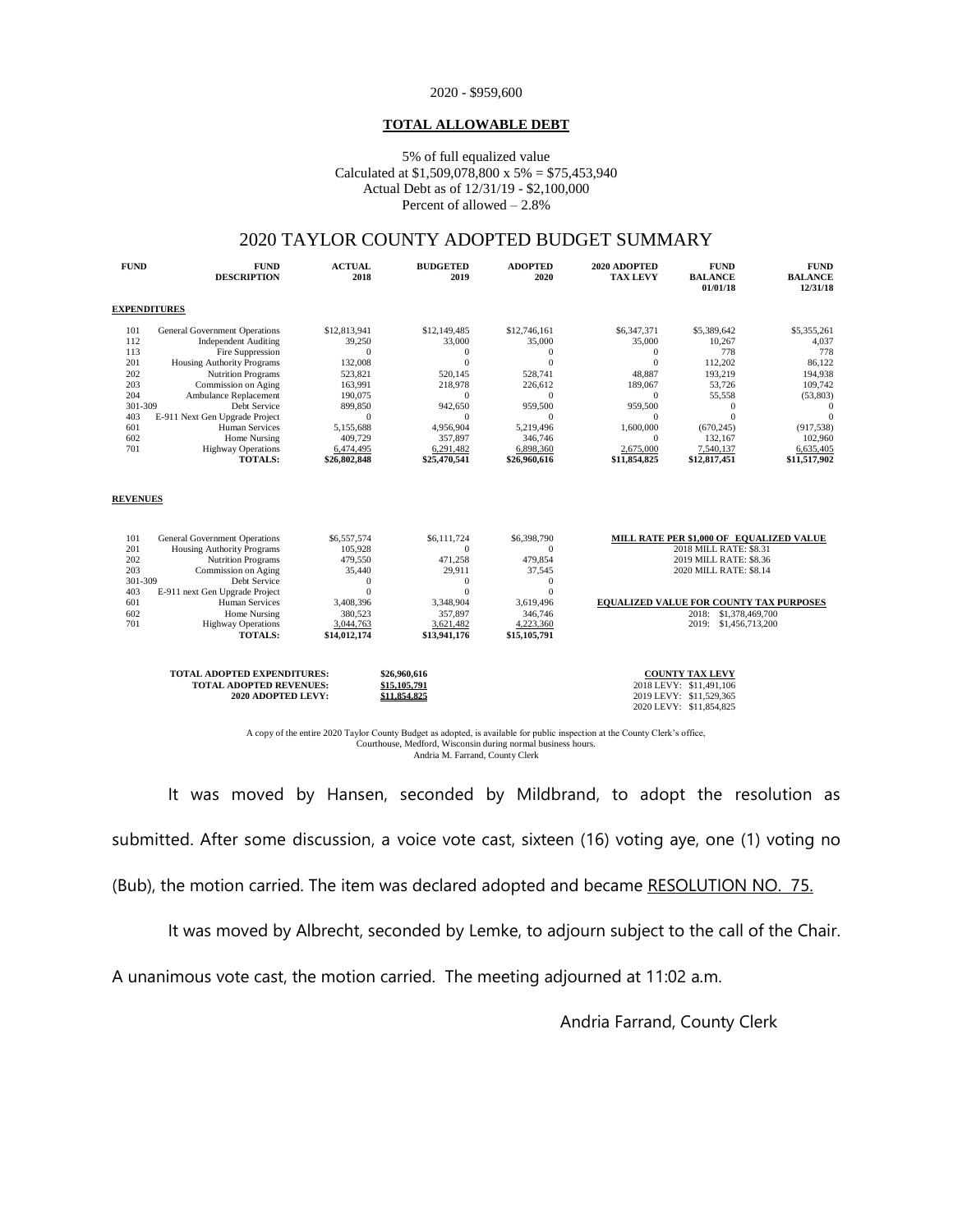#### **TAYLOR COUNTY BOARD OF SUPERVISORS**

#### **MONDAY, JANUARY 28, 2019**

#### **9:01 A.M.**

The Taylor County Board of Supervisors was called to order at 9:01 a.m. on Monday, January 28, 2019, by Jim Metz, County Board Chair, in the Third Floor County Board Room, Taylor County Courthouse, 224 South Second Street, Medford, WI 54451.

The Prayer of Divine Guidance was given by Pastor James Krueger, Immanuel Lutheran Church, Medford, WI. The Pledge of Allegiance was led by Supervisor Rodney Adams. Roll call was taken with all seventeen [17] members present. A quorum being present, the board was declared in session.

It was moved by Lewis, seconded by Thums, to approve the agenda with eleven [11] items. A unanimous vote cast, the motion carried.

# **Docket No. 2019-1-1:**

A RESOLUTION IN MEMORIAM OF FRED PARENT.

RESPECTFULLY SUBMITTED: JIM METZ, CHAIR

It was moved by Makovsky, seconded by Zenner, to adopt the resolution as submitted.

A unanimous vote cast, the motion carried. The item was declared adopted and became

#### RESOLUTION NO. 36.

Jim Metz presented the resolution to Arlene Parent, the wife of Fred Parent, and she expressed her appreciation to the Board.

#### **Docket No. 2019-1-2:**

A RESOLUTION EXPRESSING APPRECIATION TO SCOTT LINDOW FOR HIS MANY YEARS OF SERVICE TO TAYLOR COUNTY.

RESPECTFULLY SUBMITTED: FORESTRY & RECREATION COMMITTEE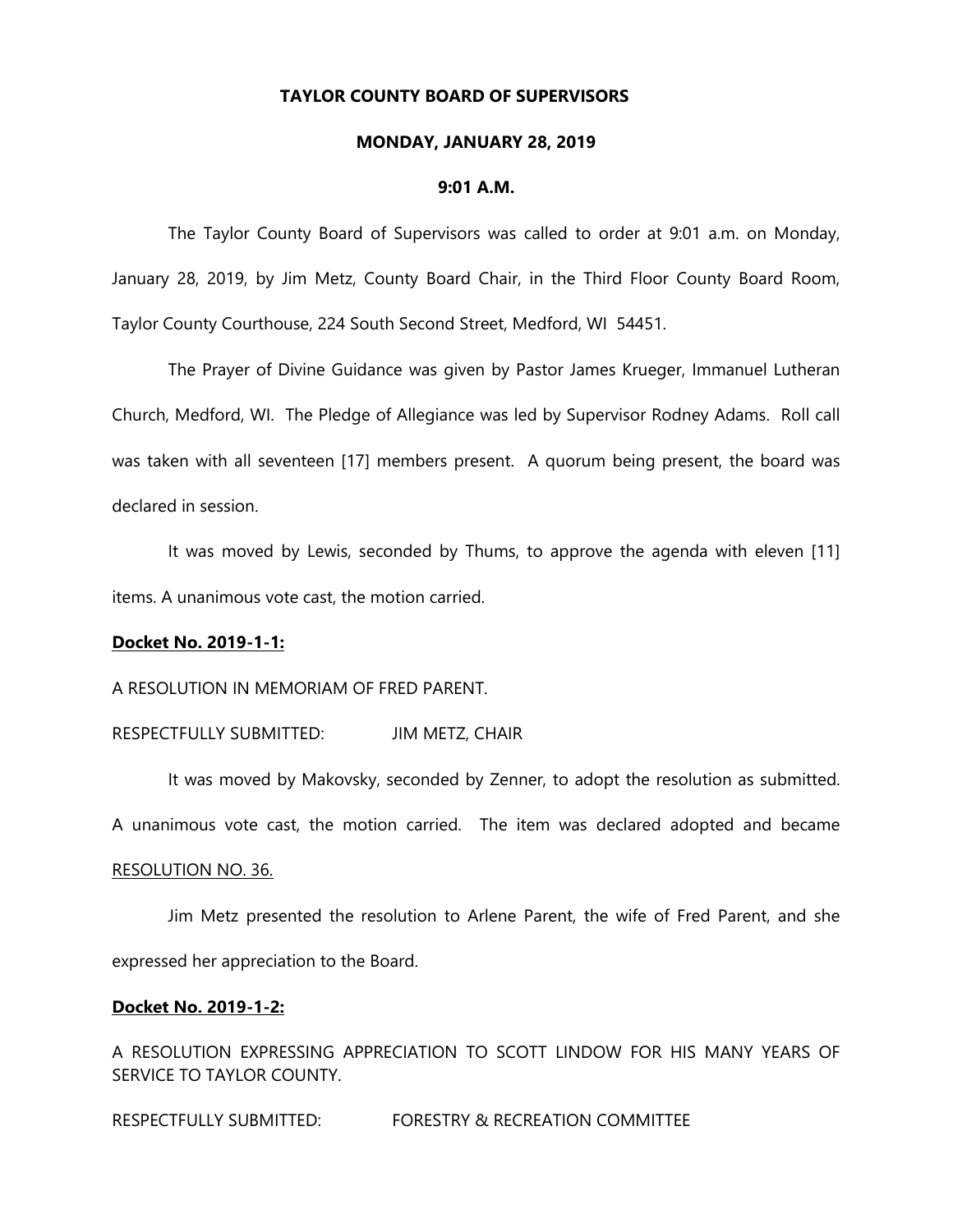It was moved by Zenner, seconded by Knoll, to adopt the resolution as submitted. A

unanimous vote cast, the motion carried. The item was declared adopted and became

# RESOLUTION NO. 37.

### **Docket No. 2019-1-3:**

A RESOLUTION RECOGNIZING SCOTT LINDOW FOR HIS YEARS OF SERVICE TO TAYLOR COUNTY CITIZENS.

# RESPECTFULLY SUBMITTED: LAW ENFORCEMENT AND EMERGENCY SERVICES **COMMITTEE**

It was moved by Lewis, seconded by Adams, to adopt the resolution as submitted. A

unanimous vote cast, the motion carried. The item was declared adopted and became

#### RESOLUTION NO. 38.

It was moved by Mildbrand, seconded by Roiger, to take Docket No. 2018-4-50 off the

table. A unanimous vote cast, the motion carried.

#### **Docket No. 2018-4-50:**

AN ORDINANCE TO AMEND SECTION 44.01(15), DEFINITIONS, AND REPEAL SECTION 44.03(5), RESTRICTED USE OF SNOWMOBILE, ATV AND UTV TRAILS, COUNTY SNOWMOBILE/ALL-TERRAIN VEHICLE [ATV]/UTILITY TERRAIN VEHICLE [UTV] REGULATIONS, TAYLOR COUNTY CODE.

RESPECTFULLY SUBMITTED: HIGHWAY COMMITTEE AND FORESTRY & RECREATION COMMITTEE AND JIM METZ, CHAIR

It was moved by Mildbrand, seconded by Gebauer, to adopt the ordinance as submitted.

A roll call vote cast, twelve [12] voting aye, five [5] voting no (Roiger, Bub, Zenner, Lewis and

Adams), the motion carried. The item was declared adopted and became ORDINANCE NO. 662.

# **Docket No. 2019-1-4:**

A RESOLUTION TO ELECT BEN STANFLEY AS THE TAYLOR COUNTY HIGHWAY COMMISSIONER.

RESPECTFULLY SUBMITTED: HIGHWAY COMMITTEE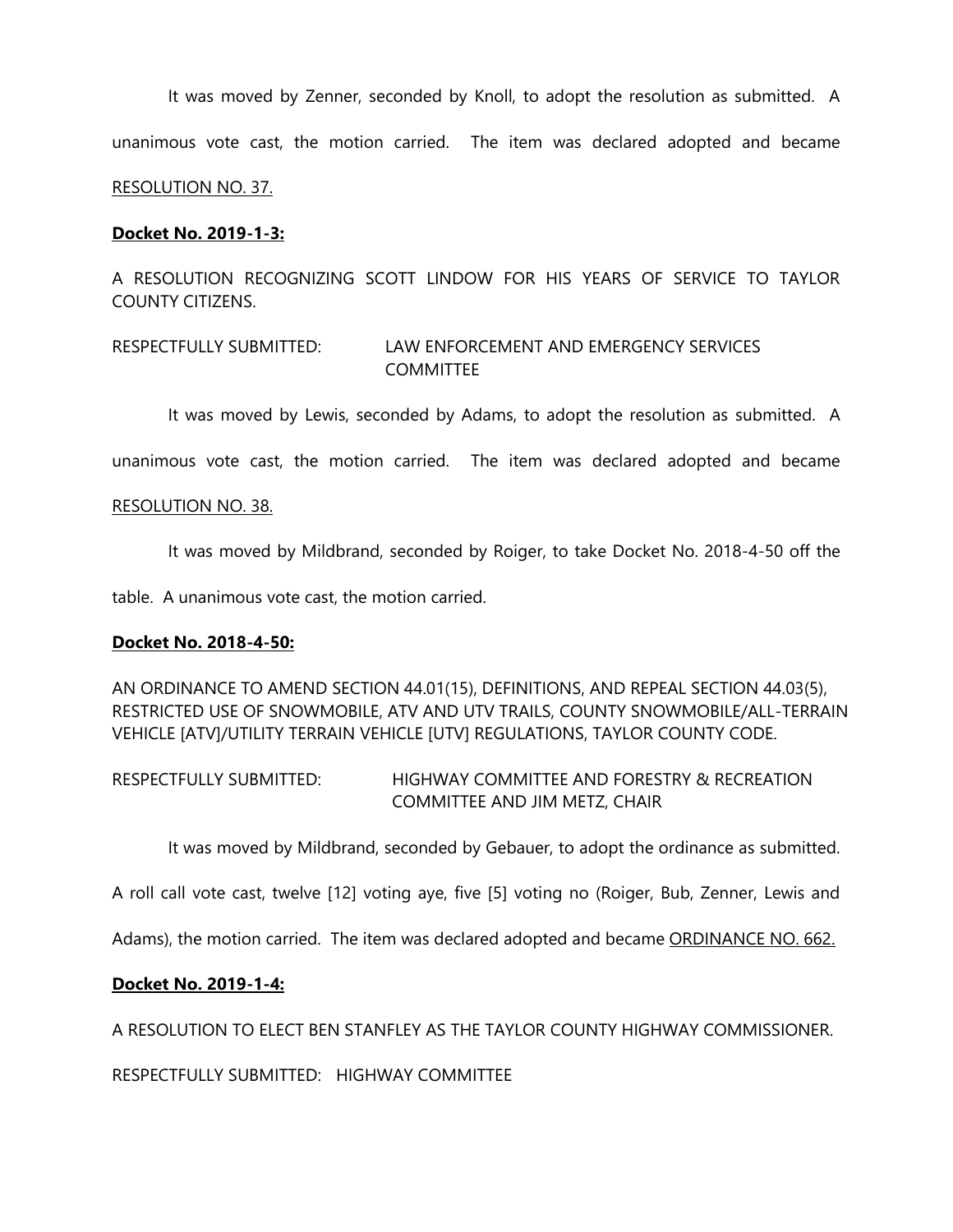It was moved by Thums, seconded by Gebauer, to adopt the resolution as submitted. Supervisor Lewis asked the new Commissioner if he will work well with the towns. Mr. Stanfley assured Supervisor Lewis that he will work with the towns. A unanimous vote cast, the motion carried. The item was declared adopted and became RESOLUTION NO. 39.

# **Docket No. 2019-1-5:**

A RESOLUTION FOR APPROVAL OF THE 2019-2028 TAYLOR COUNTY LAND AND WATER RESOURCE MANAGEMENT PLAN.

RESPECTFULLY SUBMITTED: LAND CONSERVATION COMMITTEE

It was moved by Lewis, seconded by Soper, to adopt the resolution as submitted. A unanimous vote cast, the motion carried. The item was declared adopted and became RESOLUTION NO. 40.

# **Docket No. 2019-1-6:**

A RESOLUTION FOR APPROVAL OF GOVERNMENTAL RESPONSIBILITY FOR TARGETED RUNOFF MANAGEMENT AND NOTICE OF DISCHARGE GRANTS.

RESPECTFULLY SUBMITTED: LAND CONSERVATION COMMITTEE

It was moved by Soper, seconded by Thums, to adopt the resolution as submitted. Ben Stanfley, County Conservation Engineer, was present to answer questions from the Board regarding the resolution. A unanimous vote cast, the motion carried. The item was declared adopted and became RESOLUTION NO. 41.

# **Docket No. 2019-1-7:**

A RESOLUTION TO REPLACE THE SPILLWAY STRUCTURE OF THE CAMP 8 DAM.

RESPECTFULLY SUBMITTED: FINANCE COMMITTEE AND FORESTRY & RECREATION **COMMITTEE** 

A motion was made by Zenner, seconded by Thums, to adopt the resolution as

submitted. Jake Walcisak, Forestry Administrator, reviewed the report he had presented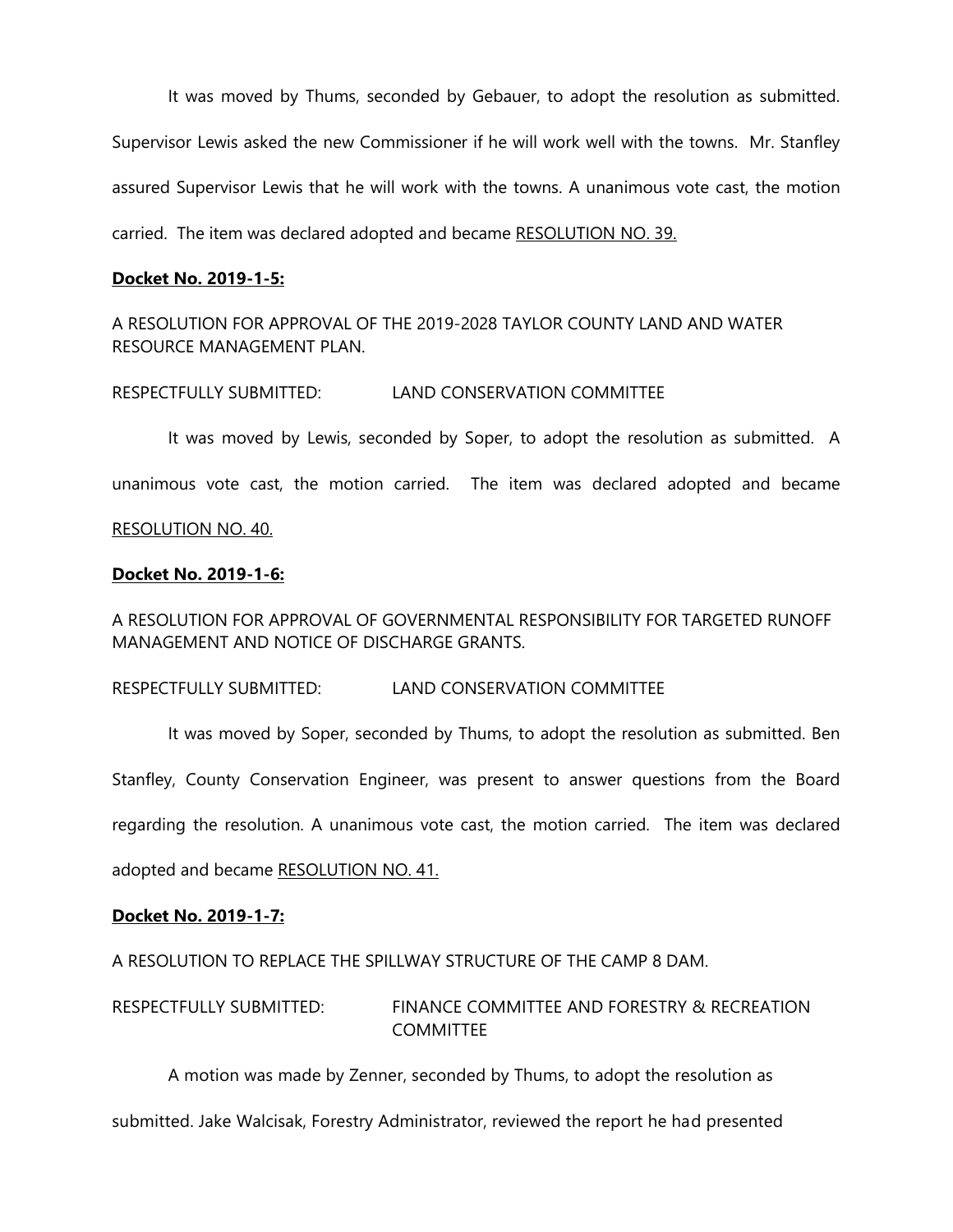previously to the Finance Committee, as well as, the Forestry and Recreation Committee. The question was asked if there was enough in the Dam fund to cover both Chelsea Dam and Camp 8 Dam and it was confirmed by Larry Brandl, Finance Director, that the money is available. It was moved by Adams, seconded by Soper, to table the resolution until all supervisors have a chance to go see the Dam to know what they are spending the money on. A roll call vote cast, eleven [11] voting no, six [6] voting aye, [Bub, Knoll, Brooks, Hinkel, Soper, Adams], the motion failed. Supervisor Mildbrand reminded the board that Chelsea Dam was not an agenda item at this meeting. After much discussion, a roll call vote was cast, seventeen [17] voting aye, the motion carried. The item was declared adopted and became RESOLUTION NO. 42.

#### **Docket No. 2019-1-8:**

A RESOLUTION IN SUPPORT OF INCREASED PUBLIC DEFENDER ACCESS AND PAY.

RESPECTFULLY SUBMITTED: JIM METZ, CHAIR

It was moved by Zenner, seconded by Adams, to adopt the resolution as submitted. Judge Ann Knox-Bauer was present to answer questions regarding the resolution. A unanimous vote cast, the motion carried. The item was declared adopted and became RESOLUTION NO. 43.

Supervisor Bub, Broadband Committee Chair, and other members of the Broadband Committee were present to provide the board with an update on their progress. Michelle Grimm provided information on the goals of the committee which includes reaching the entire county with affordable, high-speed internet. Committee member Mike Schaefer, President and CEO of Taylor Electric, also spoke to the board on behalf of Taylor Electric and their interest in the proposed Broadband project. No action was taken on this agenda item.